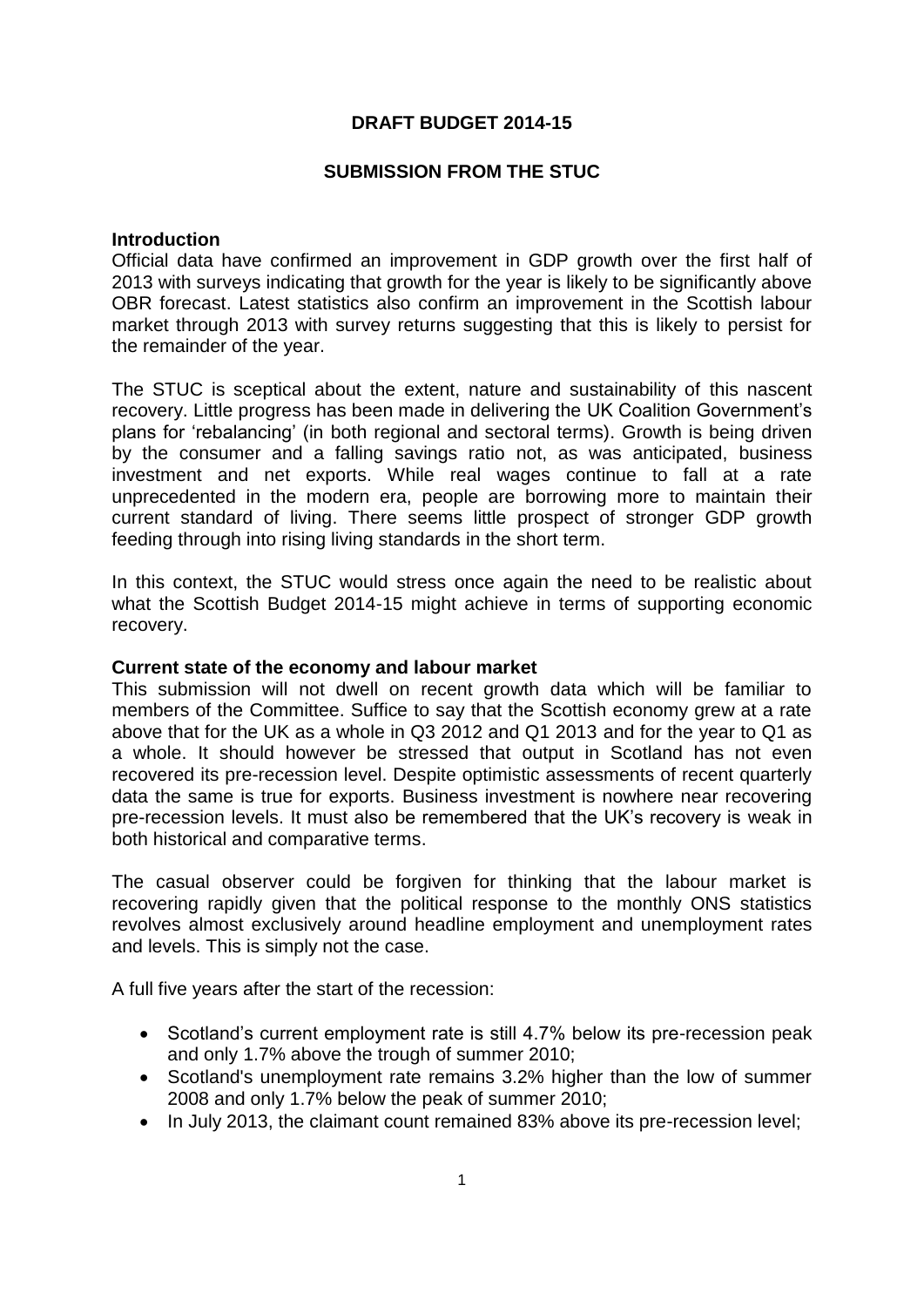- The latest credible (2013 Q1) estimate for the underemployment rate in Scotland is 9%;
- Very long-term unemployment (as measured by those claiming JSA for over two years) continues to rise at a rapid rate; 78% in year to July;
- Latest official data show that there are now 127,000 fewer full-time jobs in Scotland than before the recession (a decline of 6.7%) and 63,000 more parttime jobs (an increase of 10.1%);
- Since 2008 there has been an 11.4% increase in self-employment with evidence suggesting the new cohort of self-employed are working fewer hours and earning less;
- Youth unemployment remains stubbornly high: the ILO unemployment rate for 16-24 year olds of 20.5% fell by only 0.9% in the year to March 2013; and,
- Women continue to be disproportionately affected by current trends: in the year to Apr-June 2013 male unemployment fell by 12.9%; female employment by only 1%.

Perhaps the most important statistics in terms of gauging the strength of the recovery is the fall in real wages: 8.1% since 2009. Whilst this helps to explain both the higher than anticipated levels of both employment and underemployment, it also emphasises that a recovery currently founded on a falling savings ratio is very likely to run out of steam.

One of the Committee's areas of interest is whether job gains in the private sector are compensating for job losses in the public sector. Answering this question depends on the period under consideration (since start of recession? last year under report?) and what is mean by 'compensating' in this context.

The latest reliable figures show that for the year to Q1 2013, private sector job gains (over 60,000) comfortably outstripped public sector jobs losses (8,300). However, this is the only recent period where this was the case. It is more illuminating to consider the changes over a longer period:

- From its peak in 2009, public sector employment (excluding financial institutions) has fallen by 52,000 or 8.6%. Full-time equivalent employment has fallen by 51,300 to 499,500;
- From its peak in 2008, private sector employment (including financial institutions) has fallen by 5,000 or 0.3%.

So in terms of total jobs it is clear that private sector job growth has not compensated for the loss of public sector jobs although the lag between the public/private jobs figures (2013 Q1) and the Labour Force Survey (latest figures Apr-June 2013) should be noted.

Of course, the headline jobs figures do not reveal the full picture: if private sector job gains fully compensated for loss of public sector jobs then the new jobs created would be similar in terms of hours, wages, pensions and terms and conditions. All the indications are that this is simply not happening.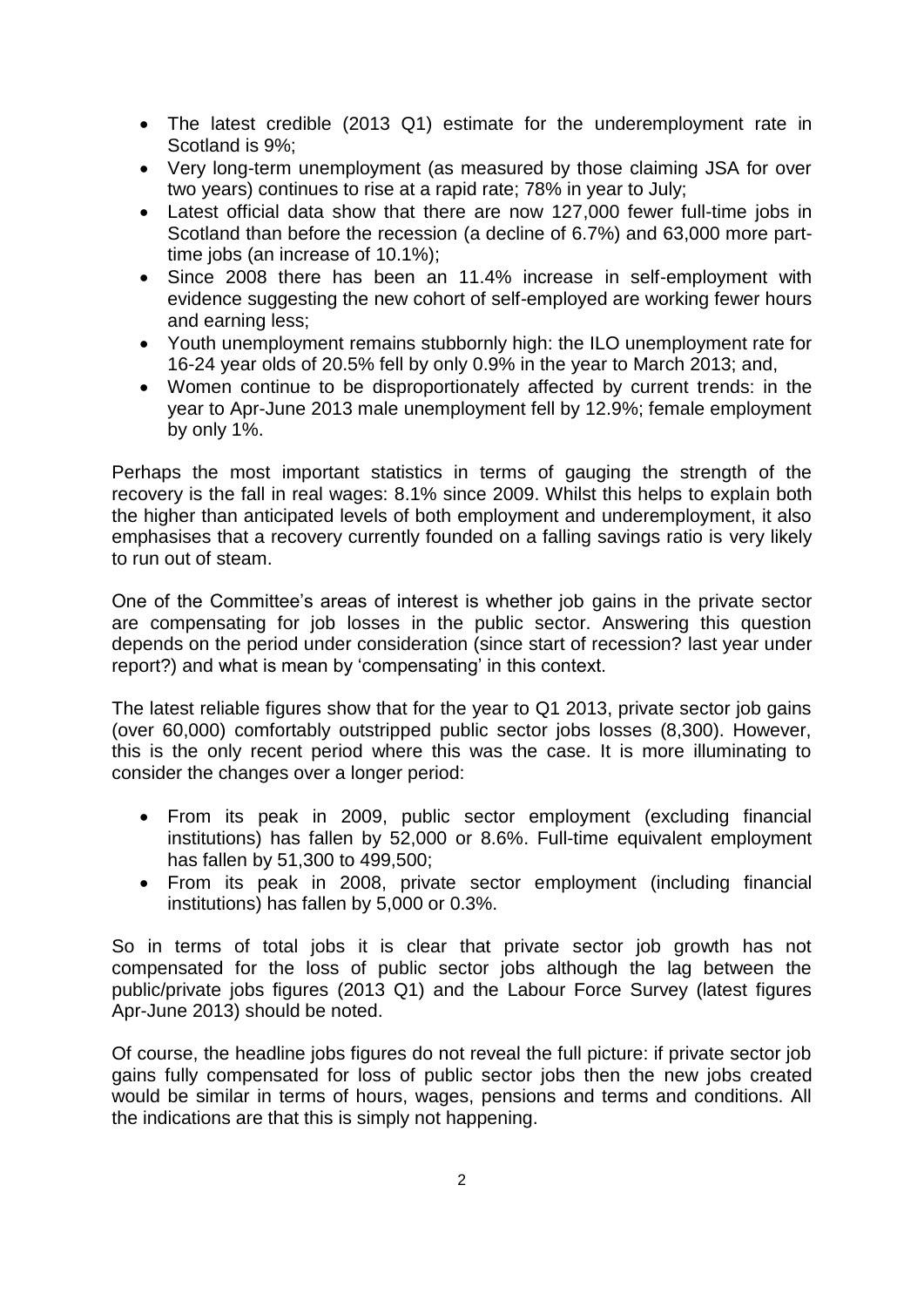# **Committee Questions**

*How has the Scottish Government's budget over the years 2012-13 and 2013-14 supported these core areas of interest?*

Given prevailing macroeconomic circumstances – especially the rapid and deep fiscal consolidation being pursued at UK level - the STUC has consistently registered scepticism over the ability of the Scottish Government to influence growth and employment over this period.

As STUC argued in its submission to the Committee last year…*'With the economy and labour market so fragile, it is important to be realistic about the potential of the Scottish Budget to boost growth in the short-term. The STUC believes that both the Scottish Government and its political opponents have been guilty of exaggerating the possibilities in this regard. Yes, it is important that measures are implemented that keep people in jobs and lead to new jobs being created but with monetary policy at the limits of its effectiveness, rapid fiscal consolidation and firms on investment strike, Scottish Government measures are unlikely to be hugely effective*'.

The STUC shares very similar 'areas of interest' to the Committee and believes that the Scottish Government should be doing all it can to, for instance, improve access to finance and pursue procurement reform in ways that genuinely support long-term economic development. However, given pressure on resources, it is important once again to be realistic about what might be achieved regarding access to finance. Improving the economic impact of public procurement is not fundamentally about more resources although additional investment in professional skills will be necessary.

The STUC has voiced concerns to the Committee about the contradictions inherent in the Scottish Government's strategy and target regime. For instance we argued in last year's submission that '*there is a fundamental disconnect within an economic strategy that aims to reconcile what is euphemistically called a 'supportive business environment' with laudable social objectives'*. We would anticipate next year's budget again sidestepping the difficult decisions and trade-offs (between business and collective prosperity, between growth and sustainability, between profit and wages etc) inherent in such a strategy.

What progress has the Scottish Government made in delivering its overarching *purpose - focus Government and public services on creating a more successful country, with opportunities for all of Scotland to flourish, through increasing sustainable economic growth - through its spending decisions over the last two years and in relation to NPF targets and indicators?* 

As per above response, the impact of the Scottish Government's spending decisions will have exerted marginal impact on the rate of economic growth in Scotland over the past two years.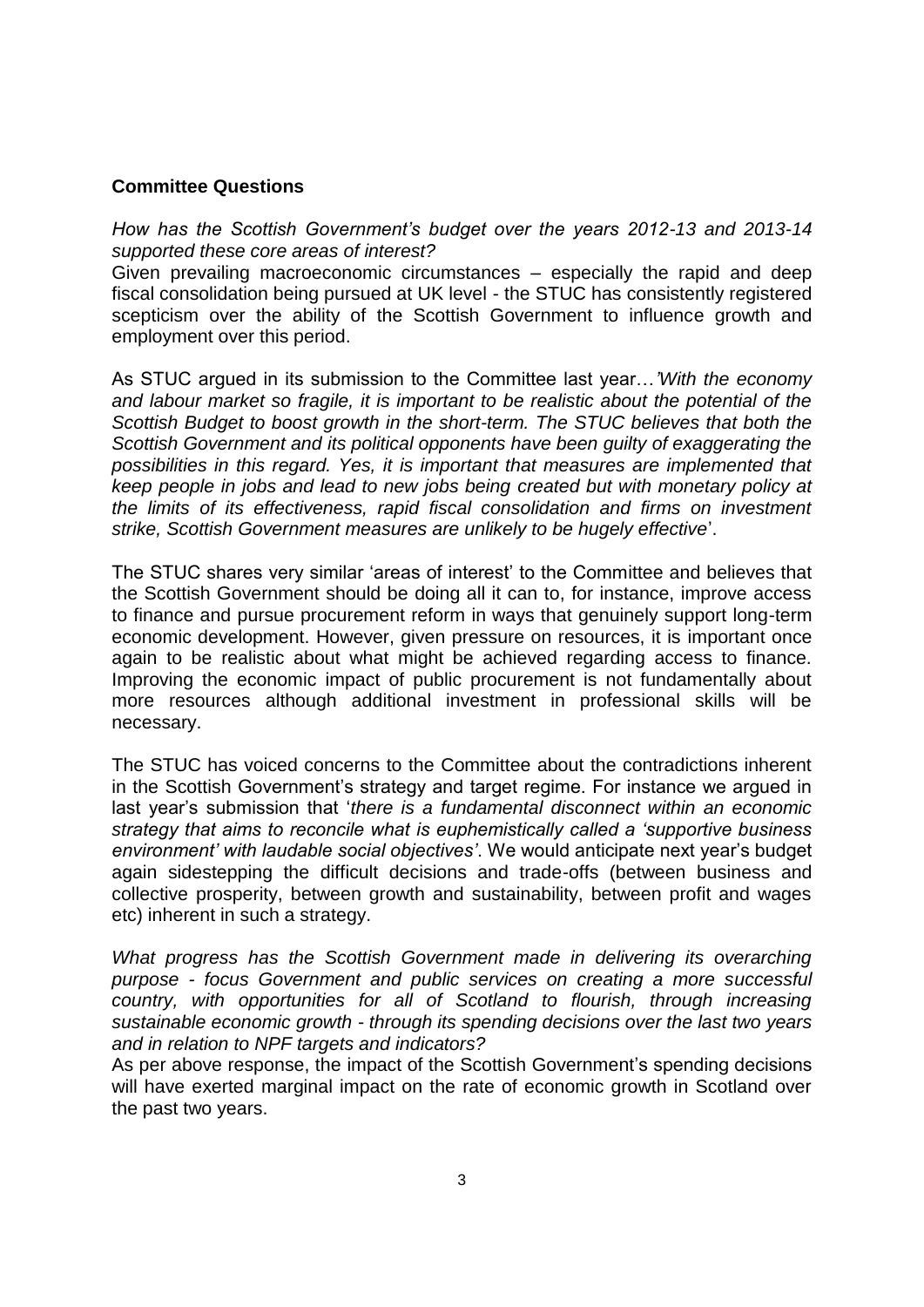The situation with regard to individual targets and indicators is more complex: again, it is unlikely that the purpose targets will have been affected to any significant extent. Some progress may have been made towards specific national indicators although it is likely that areas where the Scottish Government may have achieved some progress will have been undermined by other factors e.g. progress towards 'improving the skill profile of the population' may have been achieved through, for instance, investment in MA's. But any progress will be limited as the skills of the long-term unemployed atrophy and structural changes increase the number of low skilled jobs.

*Is the NPF an effective method of measuring performance and are sufficient resources being allocated to track progress against the targets and indicators?* Although comfortable with the general approach provided by the NPF and appreciative of the Scottish Government's ongoing commitment to improving its design, the STUC does have some concerns:

- Purpose targets: as we argued in our submission to the Committee last year, there are pros and cons to setting such ambitious purpose targets. Whilst it is good to be ambitious about the future of the Scottish economy the fact of the matter is that meeting these targets will depend more on the state of the global economy than any policy implemented at national level. Even if we accept that national governments can affect long-run growth through policy (and this is highly contentious), doing so in a small open economy like Scotland over the target timescales is near impossible.
- National indicators: these are partial and incomplete and some have little practical relevance. Some are contradictory. For instance it is wrong to assume that increasing the number of businesses will have the impact on growth, productivity and innovation assumed in the NPF. Indeed, it is reasonable to argue that achieving progress towards this indicator might have precisely the opposite effect.

Similarly, whilst the STUC has long argued that a rise in net exports would be good for the economy, the target associated with this indicator is, to put it mildly, optimistic. The low level of exports is more to do with industrial structure than a failure of Government to support exporting firms. Setting targets that have little credibility hardly helps goals to be realised.

Given the impact on individuals is well evidenced, it is surprising and disappointing that no indicator is included that refers in any way to the quality of employment. Much work has been undertaken at home and abroad which could be built on in this regard.

- National outcomes: on outcome does refer to 'more and better jobs' but the analysis of the influences on this outcome and Government's role in improving matter verges on the puerile.
- Measuring progress: the measurement regime, while understandably designed to emphasise progress, lacks sophistication and credibility. For